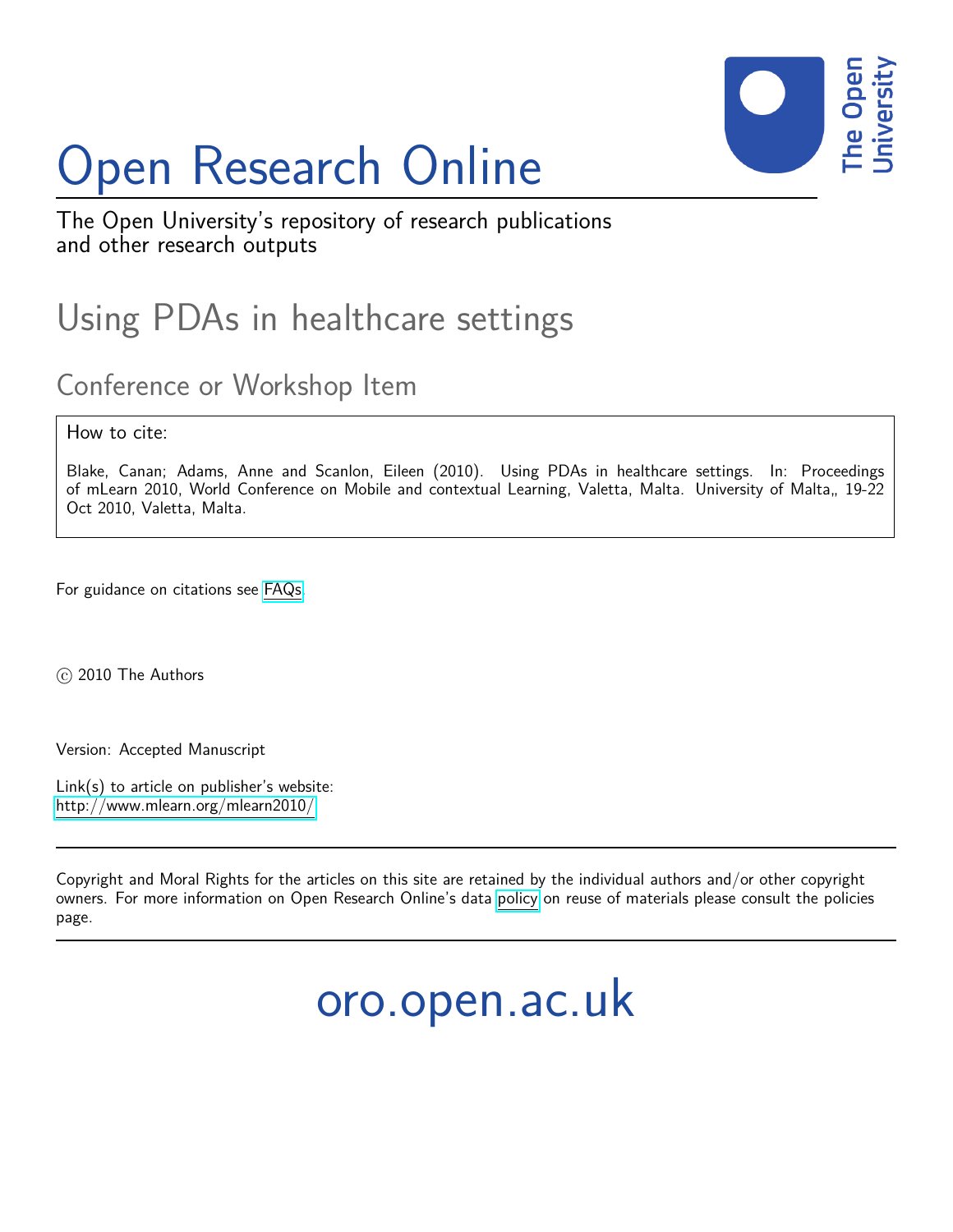### **Using Personal Digital Assistants (PDAs) in Healthcare Settings**

Canan Blake\*, Anne Adams, Eileen Scanlon. The Open University, Walton Hall, Milton Keynes, MK7 6AA UK. Jackie Nicholls, Matthew Darlison. CHIME, Archway Campus - Highgate Hill - London - N19 5LW UK. \*c.tosunoglu@open.ac.uk

#### **Abstract**

This paper reviews the potential of learning resources provided in PDAs and investigates the ways in which clinical learning within two comparative institutions can be supported by using small handheld computers.

#### **Keywords**

Clinical learning, Personal Digital Assistants (PDAs),

#### **1. INTRODUCTION**

New technologies, especially mobile devices, are now emerging as tools that can provide seamless learning across different contexts, e.g. in the hospital, in the classroom and at home. Healthcare and medical education is a key work based learning context where mobile technologies have been widely embraced as learning tools. PDAs are used by many healthcare practitioners, particularly in North America. Many reports on PDA use can be found in the medical informatics literature, although the focus is not always on their use as learning tools (e.g., Lindquist et al., 2008, Garrison, et al 2003, Peters, et al, 2003, Lee, 2006, Barrett, et al, 2004; see also Walton, et al, 2005).

Recent studies in this area have shown that mobile technologies can provide additional opportunities to practitioners, especially in specific contexts and niche activities. It is also proposed that these technologies may support learner centred and innovative approaches to learning and teaching. Linquist et al (2008) in particular highlight the need for further action research into the development of appropriate functions and software for PDAs in a learning context. Although PDAs are not suitable for everyone, (for example, due to difficulties in manipulating for disabled users and small screen size) they can bring opportunities for learning in to any environment including commuting to work and anywhere that they will be taken. Having access to such a hypermedia environment allows users freedom to follow their activities in different environments they encounter and enables bridging of these activities.

When providing mobile learning opportunities in healthcare settings 'the situated nature of the activity' can be taken into account as one of the guiding principles. Mobile devices can provide learning whenever they needed, in the form required by the users and suitable to the context it is sought from. Kukulska-Hulme and Traxler (2007) maintain that mobile

technologies can support diverse teaching and learning styles, and lend themselves particularly well to personalised, situated, authentic and informal learning. In the current study, the availability of the PDA and associated resources provided an opportunity where healthcare professionals could actively use their work place as a learning environment. This directly supported the transfer of knowledge and skills and encouraged specific application of general principles.

This study therefore seeks to review the potential of learning resources provided in PDAs linked to VLEs (Virtual Learning Environments) and to investigate the ways in which clinical learning within two comparative institutions can be supported by using small handheld computers also called personal digital assistants (PDAs).

These compact and portable devices can contain and organise a vast amount of information that can be accessed any time anywhere and at the point of care. PDAs and similar devices have become a valuable tool for clinicians and educators as they facilitate certain tasks such as getting immediate access to relevant clinical facts (for example checking for drug interaction, calculating important parameters) or expanding the differential diagnosis (Torre and Wright, 2003). These devices appear to be a cure-all for clinicians to cope with the amount of medical information confronting physicians every day. On the other hand, we still need to know how PDAs have been used and evaluated in patient care and medical education. Therefore this study will contribute to the research on the use of PDAs in clinical practice and medical education.

We specifically aimed to find out possible benefits and barriers from using PDAs for clinical learning within a variety of different contexts. This should support a deeper understanding of practice based learning increasing productivity, improving communication, providing immediate assistance, supporting evidence based medicine. None of the data collected relates to the specific patients or hospital practices. The project primarily concentrates on clinical learning processes through transferring learning materials into PDA within two comparative organisations.

#### **2. CASE STUDIES**

Case study 1: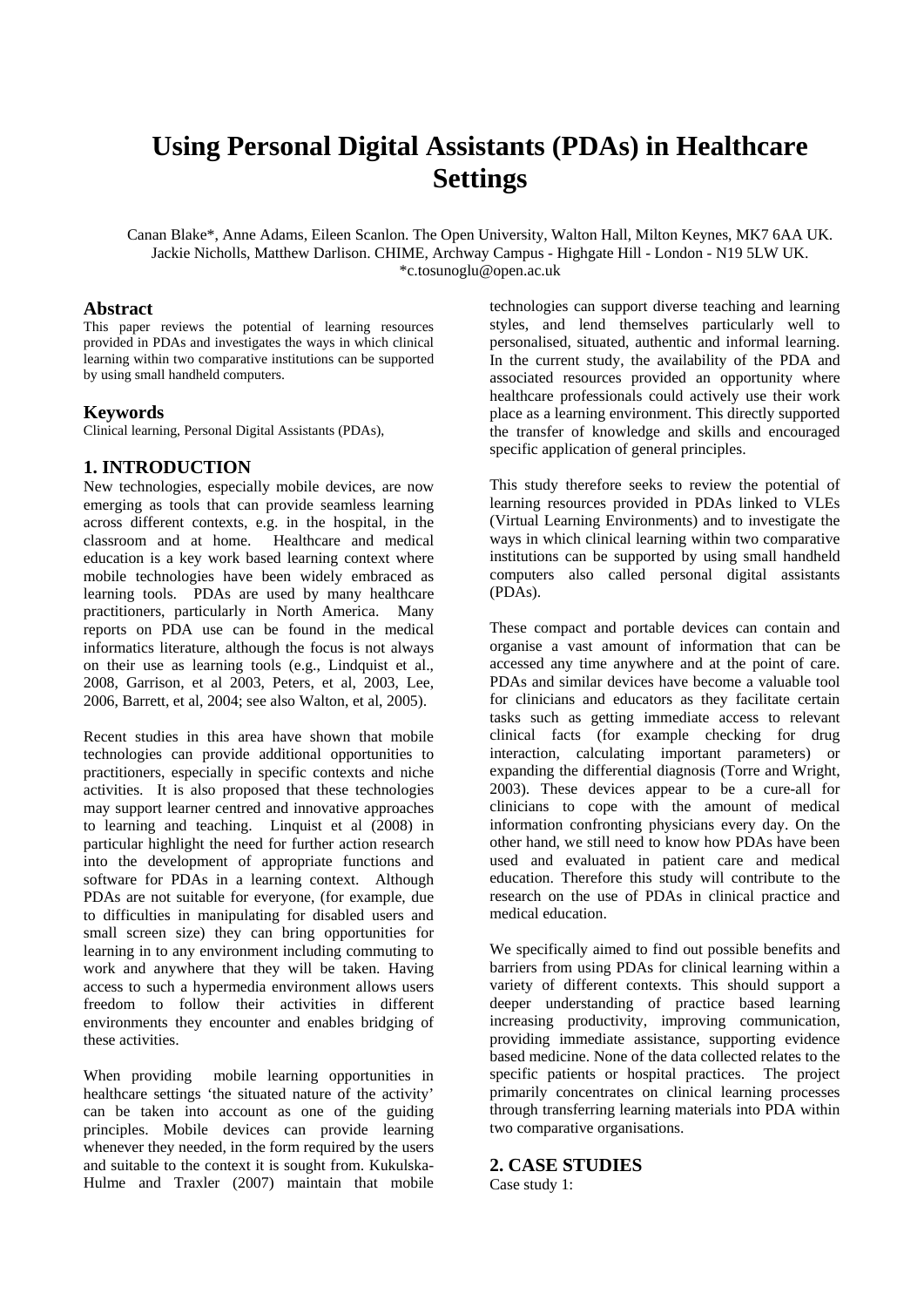The first case study is in the context of teaching of general surgery within a Turkish teaching hospital for specialists, doing their clinical practice in the hospital environment. The objective of the activity was to help participants make use of knowledge gained during their medical training in their clinical practice. PDAs were distributed to the participants as learning tools to support their learning and interaction by allowing access to learning materials related with their clinical practice. There were three participants in this case study.

#### Case study 2:

The second case study deals with the teaching of an ehealth course for 1st year students starting a health informatics course of study in the UK. This case study investigated the effectiveness of mobile learning in terms of teaching and learning experience by using PDAs as learning tools in an ehealth context for clinical and non-clinical students. The course, presented by the Centre for Health Informatics in Multiprofessional Education (CHIME) in University College London, is a requisite part of the Health Informatics curriculum. The objectives of the course are to prepare students to be part of an online learning community; to encourage them to reflect upon and practice their study skills and apply the skills and knowledge gained during the course to their workplace; to orient them to the literature and other resources to support their ongoing learning.

PDAs were made available to a selection of volunteer students as supplementary tools to support their learning and interaction by allowing access to learning materials related to the course. These materials can already be accessed through the UCL VLE so participation in this project provided only supplementary access rather than changing their learning resource access rights. The project recruited 6 participants for the second case study.

Each case study comprised a selection of comparative factors to allow for generic issues across these factors to emerge. Case Study 1 focuses on students later on their learning pathway in a specialism. Case Study 2 focuses on students early on their learning pathway in a far more general course on ehealth.

#### **2.1 The Device**

This PDA is a combined pocket PC and telephone using wi-fi and Bluetooth technology and also serves as a camera, mp3 player, GPS navigation system and a voice recorder. It uses numerous communication technologies so it can deliver information such as e-mail and calendar details when used with an appropriate mail server and software such as Outlook. Students taking part in the study were also provided with a 2 GB memory card for extra capacity and to provide course resources.



**Figure 1. The PDAs used in the study.** 

#### **2.2 The Study**

*Resources:* Resources available for both courses included a large amount of text, recorded videos, images, photograph, audio interviews, and internet resources. The activities were designed to allow participants to use their PDAs in a variety of ways to support their course based/clinical based learning (see Figure 2).

The resources for CHIME students included all the course materials they have on their course web site including web links and library access. Course materials were presented in different formats but PDAs were able to present all the course materials correctly (Figure 3).



**Figure 2. Resources on varicose veins that were provided on PDA for Case Study 1 participants.** 

PDAs were distributed to the volunteer students with details on how to use the devices and how to complete the project feedback on their activities. The quick guide to 'How to use the PDA', separate from the guides that were included with the device contained tips and advice to start using the PDA to access course resources and recording facilities included in the device. It consisted of information on: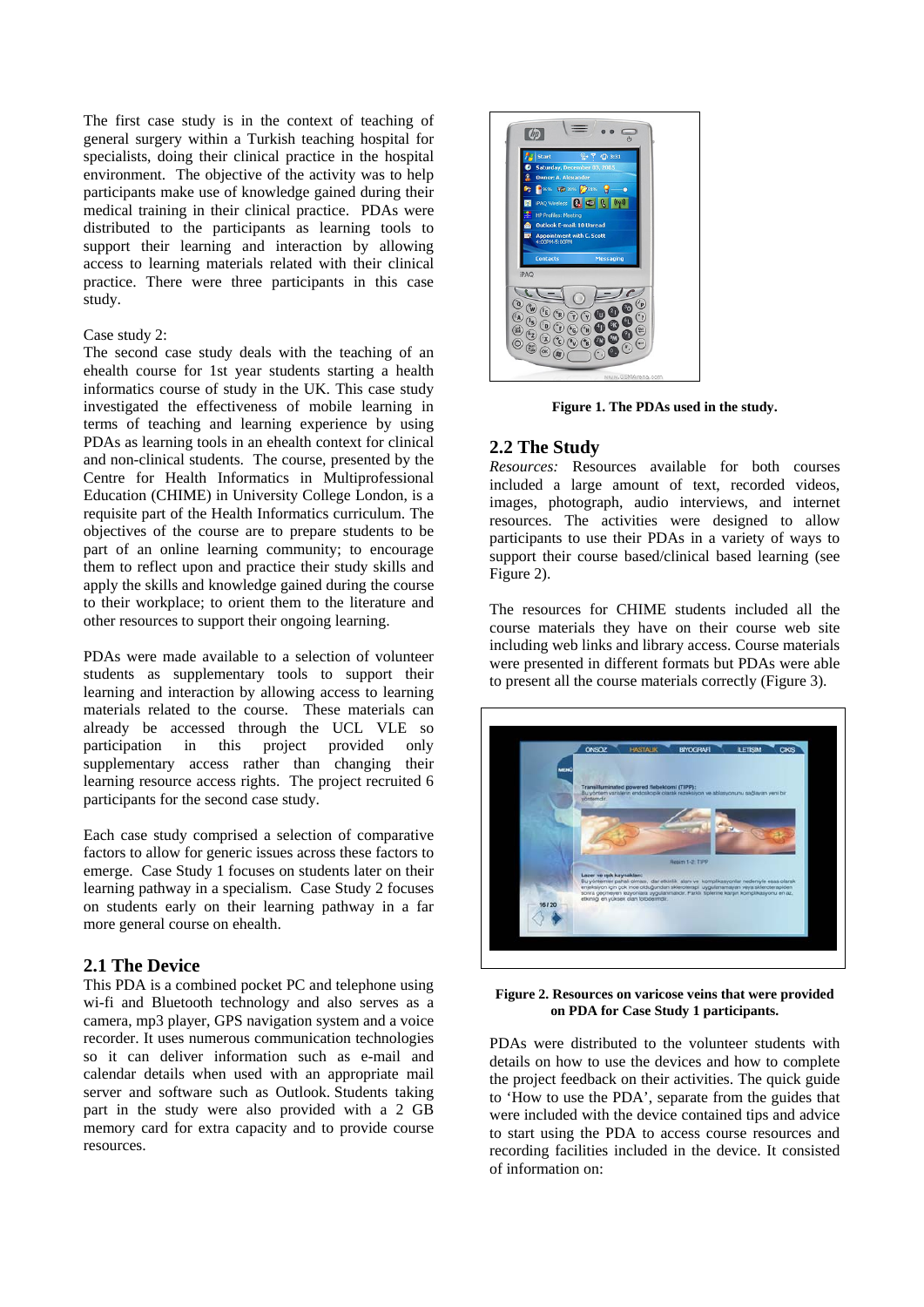- o Setting up the PDA
- o Familiarisation exercises (Opening and reading from a .pdf file, Listening to an audio file, Watching a video, Making an audio recording, Using the PDA to take notes, Creating anew note, Creating a new word document)
- o Accessing course resources from the PDA
- o Hints and tips (on Closing open applications, Copying files from desktop PC to PDA, Using GPRS, Using wifi)



**Figure 3. An example of resources provided for CHIME participants (Case study 2).** 

#### **2.3 Implementation**

*Method:* Students were asked to access the PDA resource or web-based resources and send us emails about where they where when they accessed the resources and a sentence or two on what they felt about this type of access. Email reminders were sent to participants to support their access of the resources and recording activities. Return of these accounts (preferably by email) was completed once a week for two months and only took a few minutes to complete. At the beginning and end of the project an online questionnaire was used to ask the participants to review their usage of the mobile devices for access to their learning materials.

During the course of their training, UK participants provided data with weekly emails and an end-of-project focus group; Turkey participants provided data with a couple of telephone contacts and an interview and all Turkish participants were interviewed face to face at the end of the project.

*Participants:* Turkish participants were all doctors working in hospitals; a professor in general surgery, a junior doctor in general surgery and a clinical fellow in anaesthesia.

UK participants were volunteers from UCL's CHIME course for NHS personnel. The UCL programme is designed around a range of learning pathways to meet the needs of students from various backgrounds and with various learning objectives. The sample for the present study contained: Clinical governance

pharmacist, 2 NHS trainee managers, Senior information analyst, Health Information Lead, and Patient information officer.

#### **2.4 Findings**

The general findings of the study can be summarised as follows:

o Devices were used both as a learning device to help participants with their course materials and also as an organiser for their personal and professional life. During face to face interviews Turkish participants shared contents of their devices with the interviewer that contained their diaries, photos (both personal and professional), music, their .pdf files for teaching and learning.

o Participants synchronized the PDA with their PCs and found this invaluable, particularly for storing and reading emails, and keeping calendar and contact details.

o Participants used the devices to 'bridge' the different contexts of their learning environment (home, work) and also their personal environment. It was not used as the main medium of learning but when other opportunities were not available the portable devices provided means to keep up with study or work tasks:

Participant UK: *Today the new topics came up on Moodle. I had to take the bus to work this morning, so I checked the new topic on my PDA, I didn't do any work on it, as the bus was noisy, but I was able to familiarise myself with this weeks topic and then go through it fully on my laptop when I got home.* 

o For most of the participants it was difficult and slow to connect to the Internet via the PDA.

o For one of the Turkish participants it was important to get medical reference information in the PDA' when and where they require'. He suggested, for example, a Drug reference book Vademecum would be extremely useful for that purpose. But he did not know if it was available as an e-book.

o Battery life limitations were a problem for some participants in both contexts. Especially for participants in Turkey, as practicing doctors, it was important to be able to get all calls when they were 'on call'. When the battery in the PDA went flat in the middle of the day it created problems for users.

o There were some unexpected uses of the PDAs when other means of accessing the learning resources were not available:

Participant UK: *So far, I have found it most convenient how quick and easy it is to transfer files to and from the PDA - when I am in a rush and haven't got time to finish reading a web page, for example, I just plug in the device, save the page and drag it across.* 

o Two of the UK participants compared and found that some features of the PDA were better than